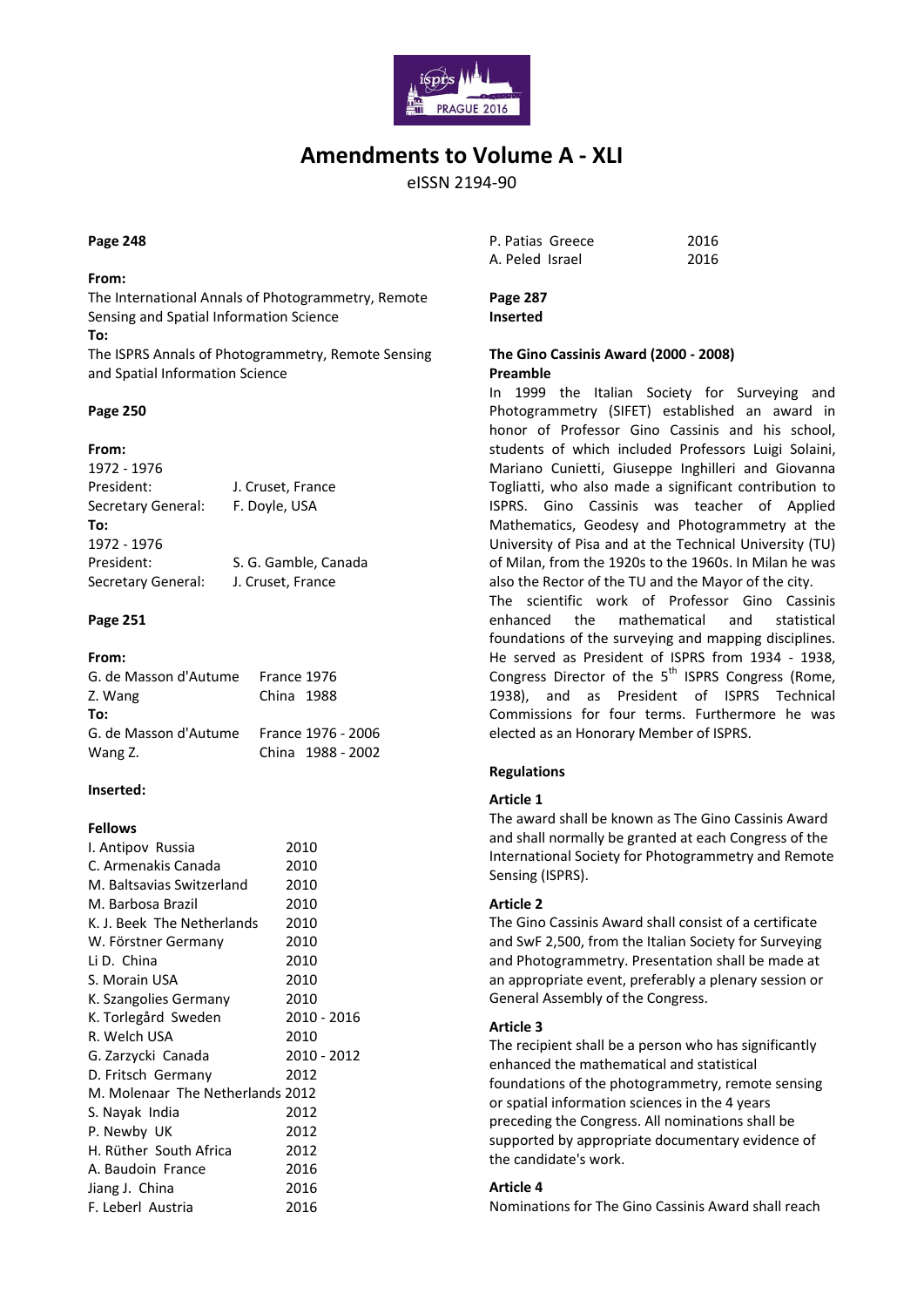the President of ISPRS not later than 6 months prior to the Congress at which it will be presented. Candidates may not self-nominate.

#### **Article 5**

- The Jury of The Gino Cassinis Award shall consist of:
	- The President of ISPRS (Chair of Jury)
	- The Secretary General of ISPRS
	- The President of SIFET or its nominee.

The Jury shall decide no later than 4 months before the ISPRS Congress. The decision shall be made by simple majority. The Jury may decide not to present an award. The decision of the Jury shall be final.

#### **Article 6**

No Members of ISPRS Council or the Jury shall be eligible to receive the award.

## **The winners of the award**

2000 Wolfgang Förstner (Germany) 2004 Sherman S.C.Wu (USA) 2008 Zhilin Li (Hong Kong)

#### **Page 290 Inserted**

## **ISPRS Best Young Author Award**

**The winners of the award in 1992**

 Holger Zeilinski, Sweden Auke de Haan, Italy Elena M. Filipova, Russia Stuart L. Barr, UK Ilkka A. I. Niini, Finland Sun Lixin, China Werner Heckel, Germany Rongxing Li, USA

## **Page 291 and 292 Inserted**

## **ISPRS Best Poster Award The winners of the award in Kyoto, 1988**

#### **TC Name**

- I Neville, Gauthies, Schwarz and Till (Canada)
- I G. Schreier, Kosmann and A. Roth (F.R.Germany)
- III O. Kölbl (Switzerland)
- III A. M. G. Tommaselli and J. B. Lugnani (Brazil)
- III J. A. R. Biais and M. Boulianne (Canada)
- III Li M. (Sweden)
- III H. Sawada, M. Watanabe, K. Tomiyama and T. Fujiwara (Japan)
- III M. Kuniyasu, A. lwashita, H. Watanabe, Y. Mizuochi and Y. Maruyama (Japan)
- IV M. Michaelis (F.R.Germany)
- IV P. Kasiwat, N. Hongstong and K. Edwards (Thailand)
- IV Liu C. (China)
- V C. L. Ogleby, R. B. Grayson and R. D. Barling (Australia)
- V E. Baj and G. Bozzolato ( Italy)
- V K. Kimata (Japan)
- V M. Kureya (Japan)
- VII S. M. Berhe (U.K.)
- VII A. Hoyano and Y. Komatsu (Japan)
- VII R. M. Hofferand F. Lozano Garcia (USA)
- VII H. Andrianasolo (France)
- VII K. Tanaka, Y. Matsumoto, M. Takaba (Japan)

#### **The winners of the award in Washington, 1992**

- **TC Names**
- I R. C. Malhotra (USA)
- I M. Schroeder (Germany)
- II K. Novak (USA)
- II Q. Zhou and A. H. Evans (Australia)
- III R. Shibasaki (Japan)
- III L. Bin-yi (China)
- IV A. G. Engberg and B. Malmström (Sweden)
- IV Huang Q., Huang R., Zhang X., Lai R. and Zhu H. (China)
- $\mathbf{V}$ R. Pallaske, W. Marten and L. Maueishagen (Germany)
- $\overline{V}$ H.-G. Maas (Switzerland)
- VI K.-K. Artimo (Finland)
- VI J. R. Jensen and S. Narumalani (USA)
- VII K. Dabrowska-Zielinska, A. Ciolkosz, M. Gruszczynska and S. Lewinski (Poland )
- VII E. Shimizu (Japan)

#### **The winners of the award in Vienna, 1996**

- **TC Names**
- I W. Walcher
- I M. Maresch (Co-Author: P. Duracher)
- II F. Savopol
- II A. Georgopoulos
- III A. Krupnik
- III U. Stilla (Co-Author: K. Jurkiewicz)
- IV H. Hasegawa (Co-Authors: A. Okamoto, S. Hattori, T. Ono, K. Tachibana, M. Gildengorin)
- IV M. O. Cherkaoui (Co Authors: F. Barkan, M. Gay)
- V B. Pollak